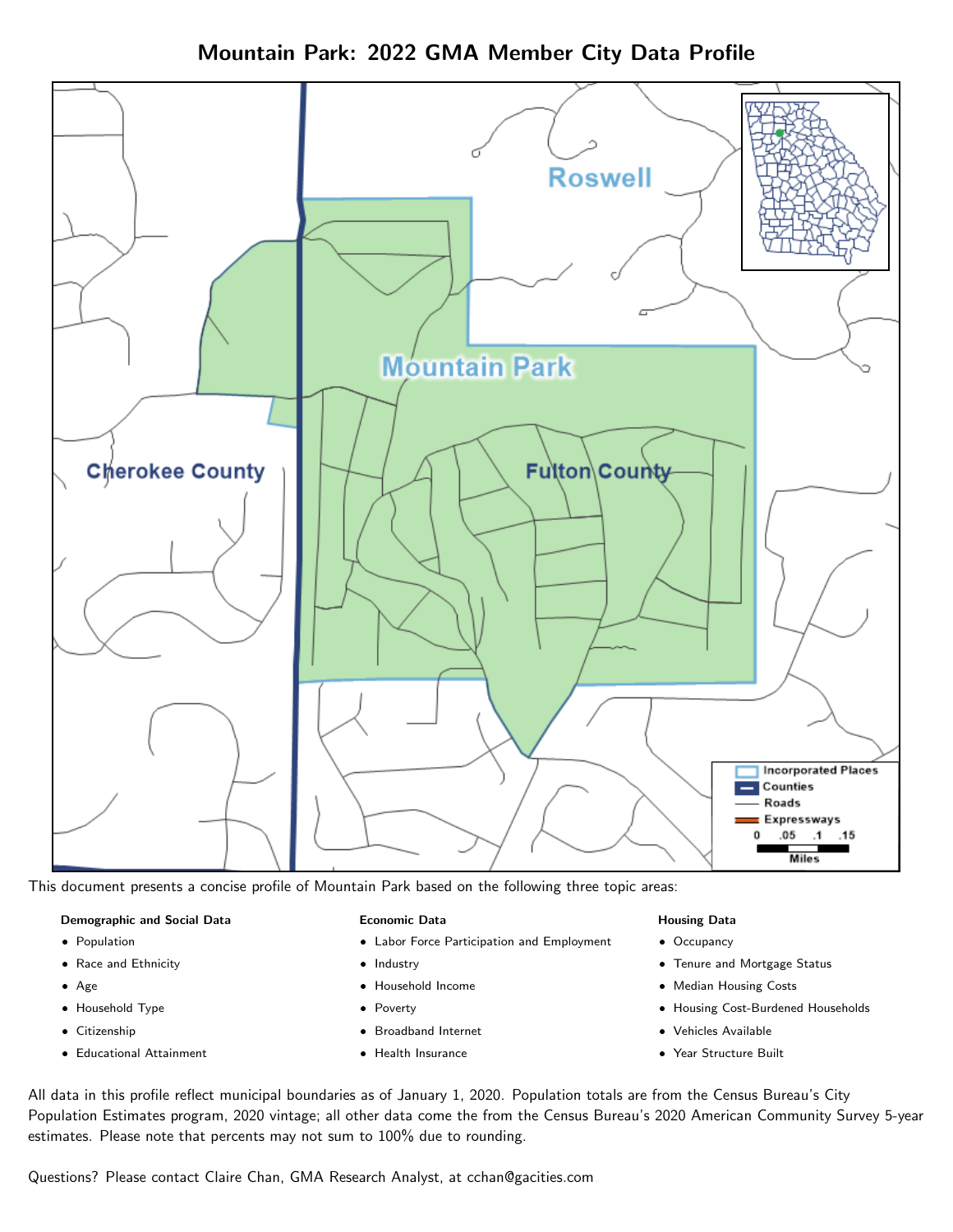## Mountain Park: Demographic and Social



0% 2% 4% 6% 8% 10% 12% 12% 10% 8% 6% 4% 2% Male **Female** 85 and over 80-84 75-79 70-74 65-69 60-64 55-59 50-54 45-49 40-44 35-39 30-34  $25-29$ 20-24  $15-19$ 10-14 5-9 Under 5

#### **Citizenship**

Age



Source: American Community Survey, 2020 5-year estimates, table B05002 Source: American Community Survey, 2020 5-year estimates, table B15002

#### Race and Ethnicity



Source: U.S. Census Bureau, City Population Estimates, 2020 vintage Source: American Community Survey, 2020 5-year estimates, table B03002

#### Household Type



Source: American Community Survey, 2020 5-year estimates, table B01001 Source: American Community Survey, 2020 5-year estimates, table B11001

#### Educational Attainment



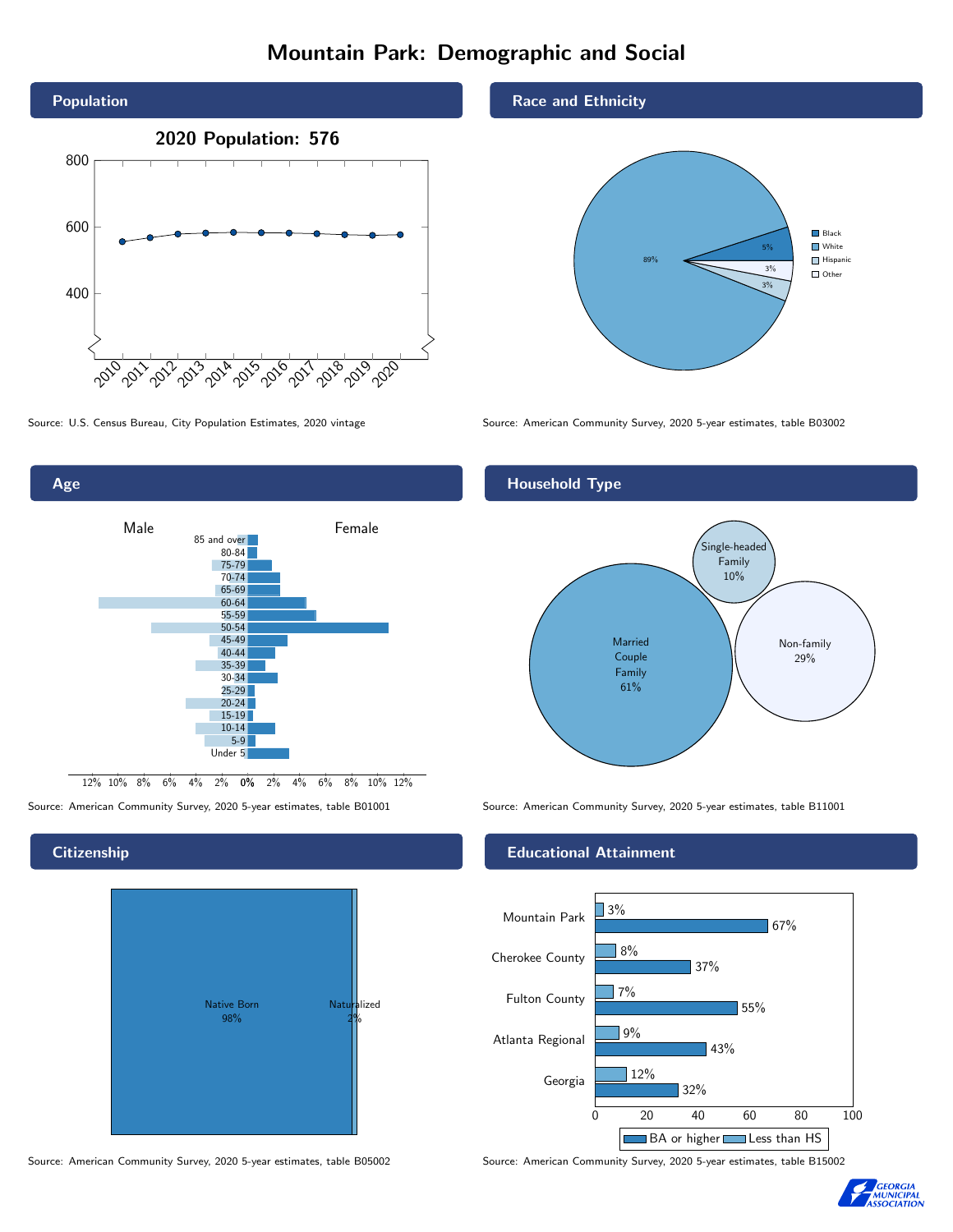## Mountain Park: Economic



Source: American Community Survey, 2020 5-year estimates, table B23001 Note: Unemployment rate is based upon the civilian labor force.





Source: American Community Survey, 2020 5-year estimates, tables B19013 and B19025 Source: American Community Survey, 2020 5-year estimates, table B17010



Source: American Community Survey, 2020 5-year estimates, table B28002 Source: American Community Survey, 2020 5-year estimates, table B18135

#### Industry

| Agriculture, forestry, fishing and hunting, and mining      | $0\%$ |
|-------------------------------------------------------------|-------|
| Construction                                                | 6%    |
| Manufacturing                                               | 11%   |
| <b>Wholesale Trade</b>                                      | $2\%$ |
| Retail Trade                                                | 10%   |
| Transportation and warehousing, and utilities               | $1\%$ |
| Information                                                 | 3%    |
| Finance and insurance, real estate, rental, leasing         | 6%    |
| Professional, scientific, mgt, administrative, waste mgt    | 8%    |
| Educational services, and health care and social assistance | 14%   |
| Arts, entertainment, recreation, accommodation, food        | 33%   |
| service                                                     |       |
| Other services, except public administration                | $4\%$ |
| Public administration                                       | $1\%$ |

Source: American Community Survey, 2020 5-year estimates, table C24030

#### Poverty



#### Health Insurance